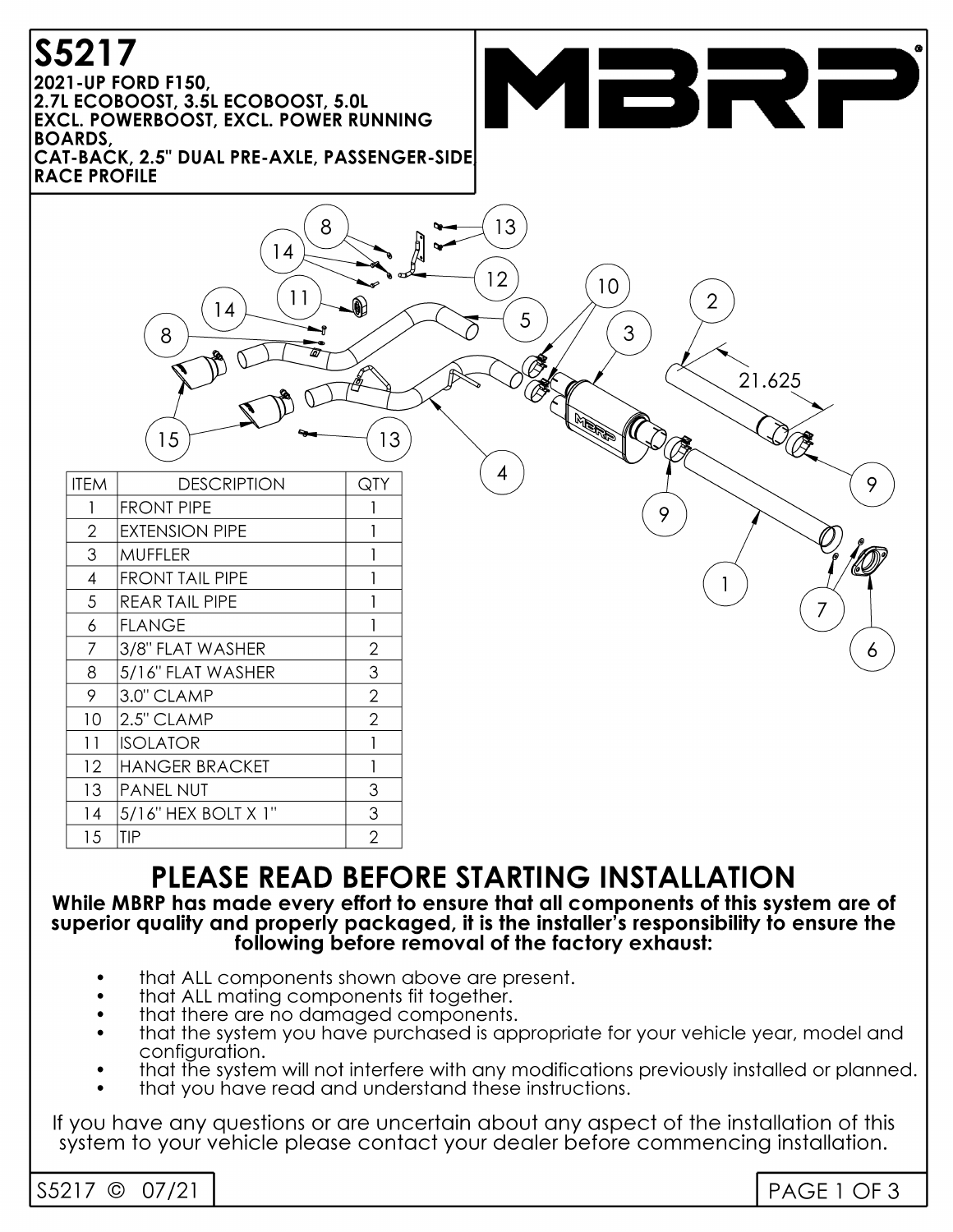

#### **Removal of Stock System**:



**Figure 1**



**Figure 2**



**Figure 4**



**Figure 5**



**Figure 6**

1. Apply a penetrating lubricant liberally to all hangers and rubber isolators.

2. Loosen the factory clamp in front of the muffler.

3. Loosen the factory extension pipe flange bolts. **Refer to Figure 1**.

4. Rotate the factory extension pipe to release the factory muffler inlet locking boss.

**Refer to Figure 2**.

5. Remove the factory muffler assembly from the hangers and remove from the vehicle.

6. Remove the factory extension pipe bolts and remove the factory extension pipe from the vehicle.

### **Installation of** MBRP **Performance Exhaust:**

1. Determine the overall length of the **Front Pipe** and cut to length. **Refer to Figure 3**.

| $-5.75 - -$ | $-28.25$<br>$-24.5 -$ |  |
|-------------|-----------------------|--|
|             | <b>FRONT PIPE</b>     |  |
|             | <b>EXTENSION PIPE</b> |  |
|             | $-14.75-$<br>21.625   |  |

| <b>WHEELBASE</b>              | <b>FRONT PIPE LENGTH</b> | <b>EXTENSION PIPE LENGTH</b> |  |  |
|-------------------------------|--------------------------|------------------------------|--|--|
| 122" RC 6.5' BOX              | 5.75"                    | <b>NONE</b>                  |  |  |
| 141" RC 8' BOX                | 24.5"                    | <b>NONE</b>                  |  |  |
| 145" EC 6.5' BOX/ SC 5.5' BOX | 28.25" (NO CUT)          | <b>NONE</b>                  |  |  |
| 157" SC 6.5' BOX              | 28.25" (NO CUT)          | 14.75                        |  |  |
| 164' EC 8' BOX                | 28.25" (NO CUT)          | 21.625 (NO CUT)              |  |  |
| $\Gamma$ icure 2              |                          |                              |  |  |

**Figure 3.**

2. Loosely install the **Front Pipe** using the factory bolts, **Flange**, and **3/8" Flat Washers**. Install the **Extension Pipe** with a **3" Clamp**, if required. **Refer to Figure 4**.

3. Install the **Hanger Bracket** onto the outside of the passenger-side frame, in front of the leaf spring eye, using two **Panel Nuts**, two **5/16" Flat Washers**, and two **5/16" Bolts**. A Super Crew model is shown. **Refer to Figures 5 and 6.**